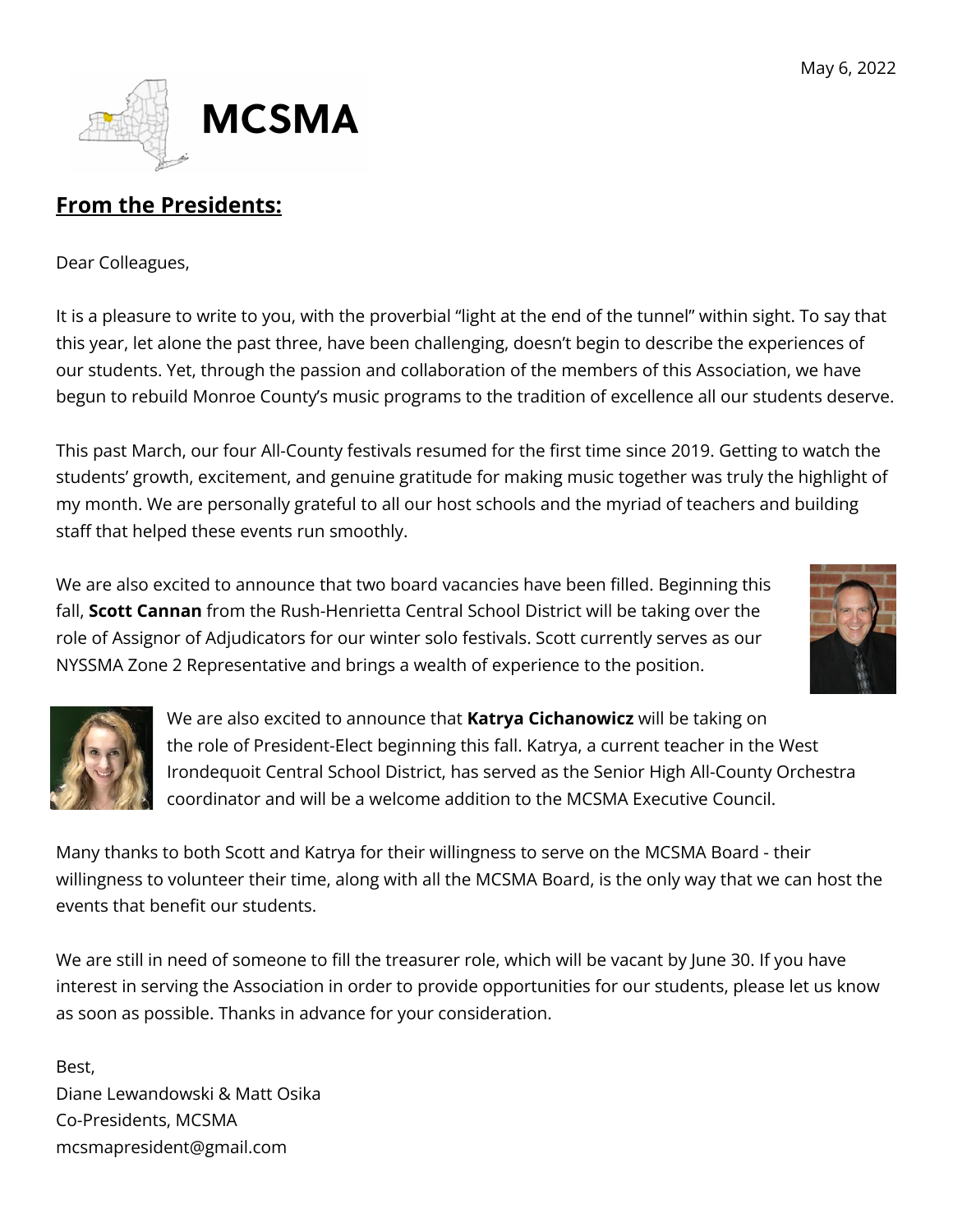#### **Board Vacancies:**

**Senior High Orchestra Coordinator:** Work with colleagues to secure a conductor, assist in selecting repertoire, facilitate ensemble selection in January, and help execute the Senior High All-County Festival in March. Contact mcsmapresident@gmail.com if interested. This position must be filled by June 30, or no Senior High Orchestra will be formed for All-County 2023.

**Junior High Choral Coordinator:** Work with colleagues to secure a conductor and accompanist, assist in selecting repertoire, coordinate ensemble selection, and help execute the Junior High All-County Festival in March. Contact mcsmapresident@gmail.com if interested. This position must be filled by June 30, or no Junior High Chorus will be formed for All-County 2023.

**Treasurer:** Work to keep financial records for MCSMA and remit payment for facility use, guest artists, and reimbursements. Position carries a small stipend. Training to be provided by the current treasurer before the role is completely vacated. Contact mcsmapresident@gmail.com if interested. **This position** must be filled by June 30, or no solo festivals or All-Counties will run in the 2022-2023 school year.

#### **Richard H. Snook Memorial Award:**

This year, we had the pleasure of presenting not one, but two outstanding professionals in the Music Education field with the Richard H. Snook Memorial Award. Given in his memory, the Richard Snook Award is presented to a business person, professional musician, or a collegiate level music educator whose time, talents or financial sources have contributed to the betterment of music education in some significant way.

2022 Award Winner: John Beel (creator and administrator of SoloChair) 2020 Award Winner: Jill Hammond (not pictured, French Horn studio teacher)



John Beel pictured alongside Robin Beel at The Eastman School of Music, March 5, 2022